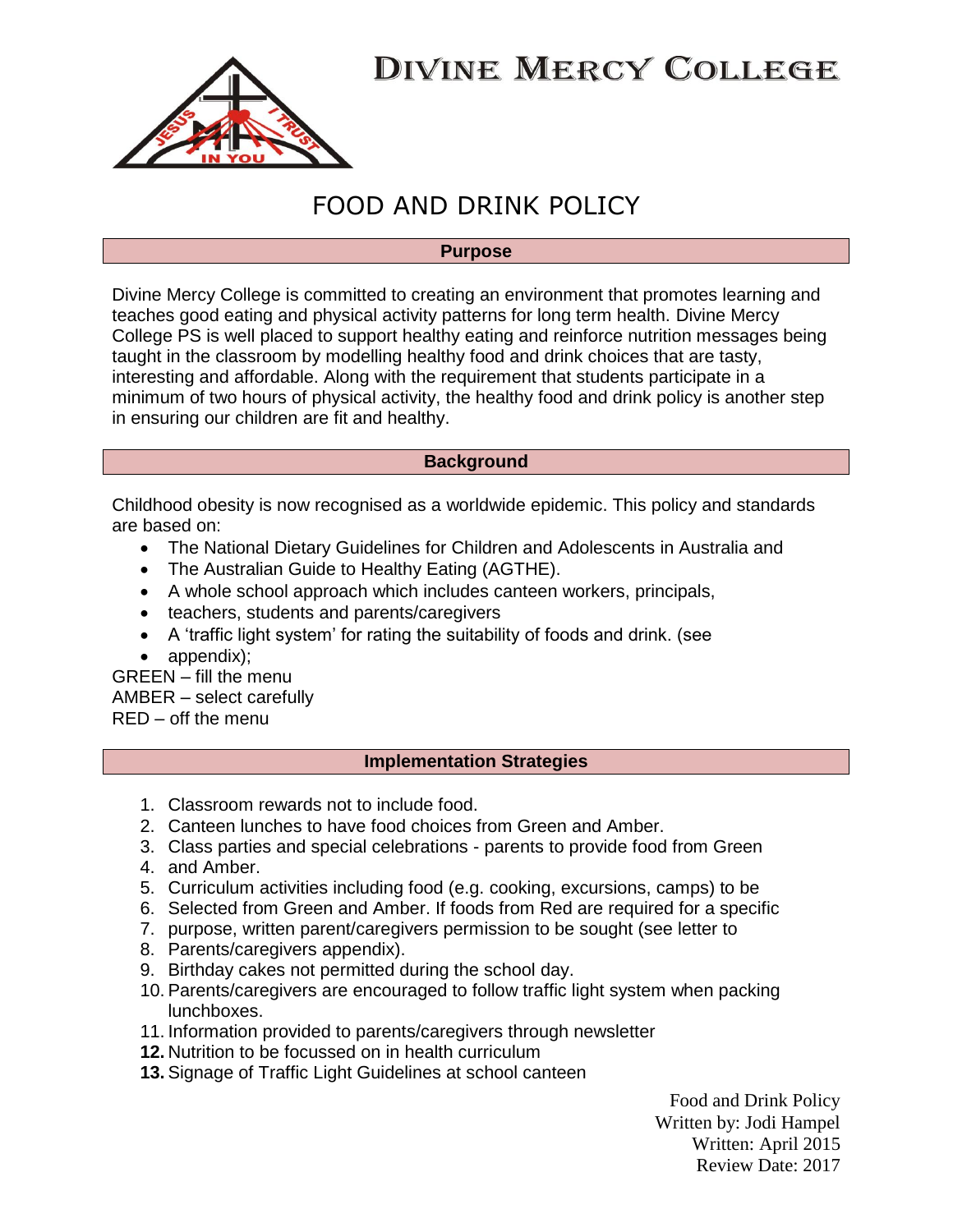



## **APPENDIX 1 – TRAFFIC LIGHT GUIDELINES**

| Red                                                         | Amber                                                                                                                                          | Green                                         |
|-------------------------------------------------------------|------------------------------------------------------------------------------------------------------------------------------------------------|-----------------------------------------------|
| Food to be eaten<br>occasionally                            | Food that is good<br>for you                                                                                                                   | Eat lots of these!<br>Packed with<br>vitamins |
| <b>Crisps</b><br><b>Muffins</b><br>Cakes<br><b>Biscuits</b> | <b>Bread</b><br>Pasta<br>Potatoes<br>Rice<br>Meat<br><b>Fish</b><br>Cheese<br>Eggs<br><b>Other Dairy</b><br><b>Unsweetened fruit</b><br>drinks | Fruit<br>Vegetables<br>Salad<br>Water         |

## **APPENDIX TWO – NUT AWARE POLICY**

### **RATIONALE:**

Nut allergies are real. Currently there is no cure for nut allergies. Avoidance of the food is the only way to prevent a reaction. 1:20 children suffer from food allergies and some of them will experience a life-threatening (anaphylactic) reaction.

### **PURPOSE:**

In an effort to provide a safe environment for students with allergies to nuts, Divine Mercy College is seeking the support of the whole school community to help make our school nut free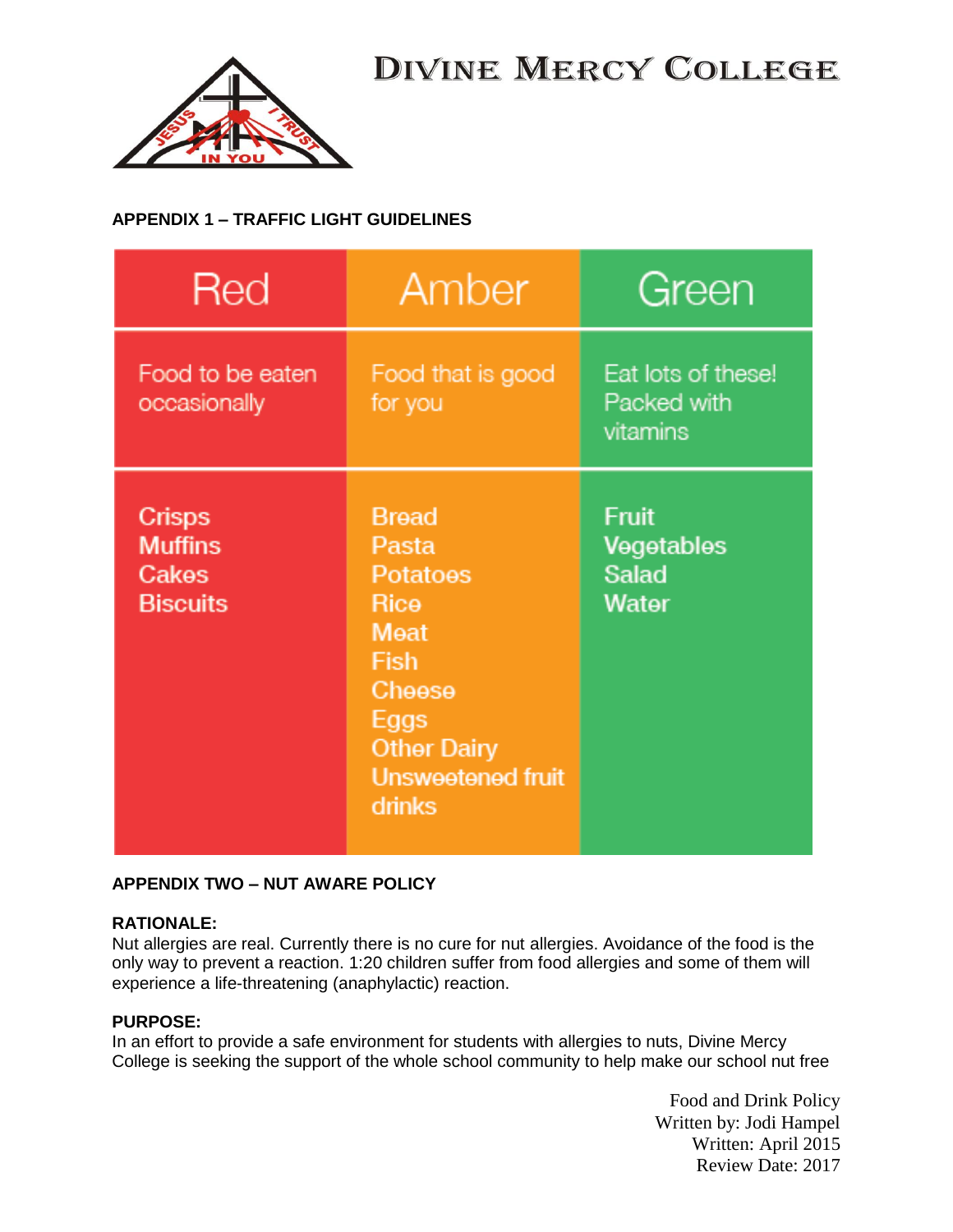# **DIVINE MERCY COLLEGE**



by ensuring sandwiches, cakes, slices, biscuits, muesli bars, chocolate bars, dips and dried fruit and nuts are not bought to school.

### **ROLES AND RESPONSIBILITIES:**

School:

• Risk management plan in place for the individual 'allergy' students

Principal:

- Organise training for staff to understand anaphylaxis, and first aid response to a reaction.
- Collaborative develop a risk management plan for students in consultation with parent, teacher and Education Assistant.
- Keep action plans up to date.
- Provide a 'hand over' to new staff
- Support staff in carrying out their roles.
- Advise all parents in writing of the enrolment of an 'allergy student' and request their support by ensuring all food containing nut substances are avoided at all times.
- Include nut allergy information regularly in the school newsletter and in the schools information booklets.

#### Teacher:

- Regularly liaise with parents
- Ensure EpiPen and Emergency Action Plan are kept in an accessible location
- Initiate First Aid treatment as per Emergency Action Plan if a student has a reaction
- Inform EA of their role in the management of the environment and implementation of the Emergency Action Plan.
- Ensure that all potentially dangerous items in the classroom are removed or cleaned.
- Ensure all students wash their hands on arrival to school and after break times if an allergy student is in the classroom.
- Use safe ingredients during cooking activities. Read labels very carefully.
- Educate students on allergies and inform them of the management plans.
- Education Assistant: Assist the teacher as required with the risk management of the student, including the Emergency Action Plan.
- Use safe ingredients when assisting with planning of activities.

### Parent/ Caregiver

- Be contactable in the case of an emergency.
- Maintain ambulance cover and up to date details.
- Provide own lunch in labeled container.
- Assist staff in selection of ingredients suitable for cooking activities.
- Provide alternative treats for school/class celebrations.
- Provide EpiPen and appropriate storage container with instructions for use included.
- Keep EpiPen current and replace immediately when out of date.